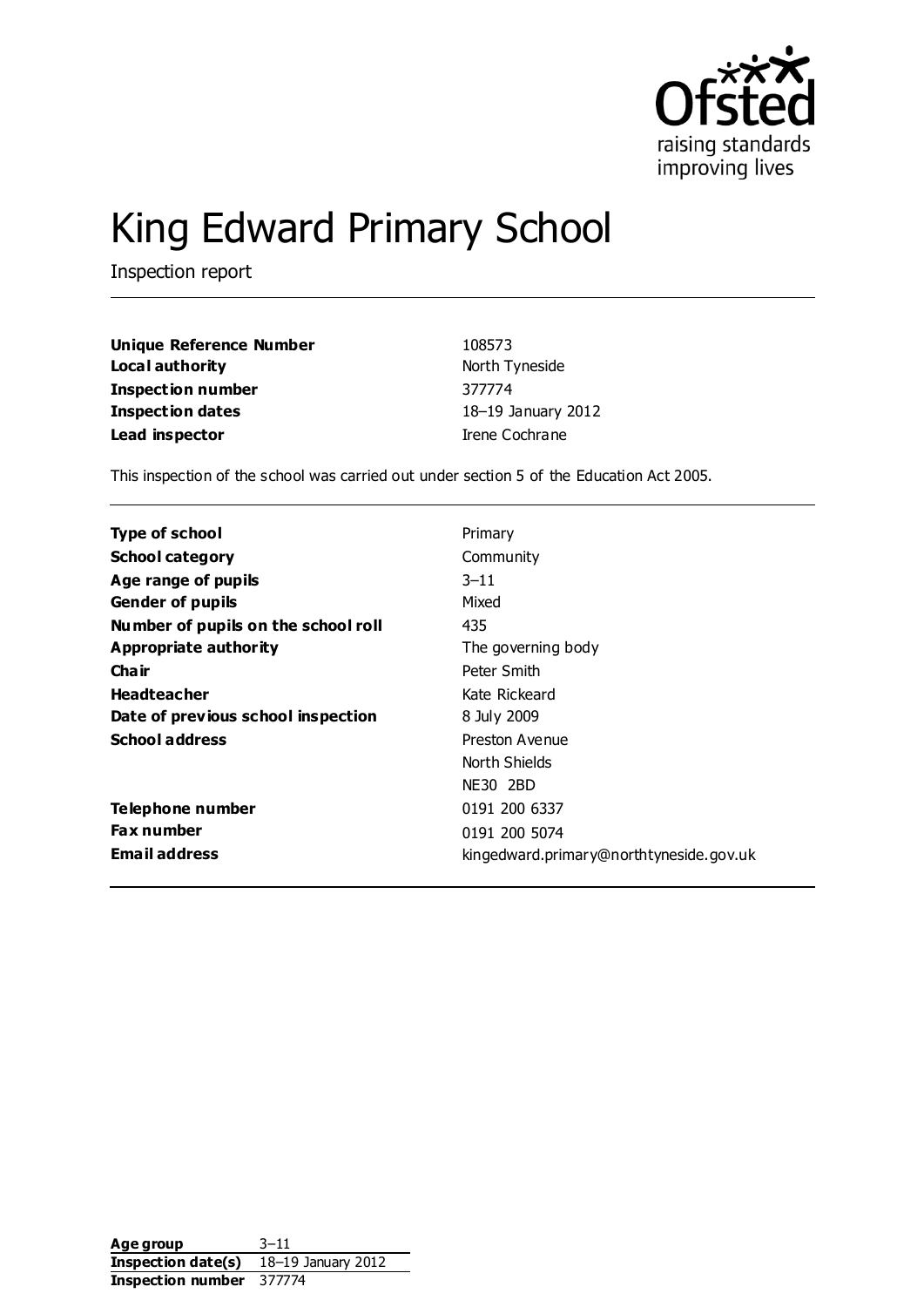

You can use Parent View to give Ofsted your opinion on your child's school. Ofsted will use the information parents and carers provide when deciding which schools to inspect and when.

You can also use Parent View to find out what other parents and carers think about schools in England. You can visit [www.parentview.ofsted.gov.uk,](../AppData/Local/Microsoft/Windows/Temporary%20Internet%20Files/Low/Content.IE5/URGMDZHT/www.parentview.ofsted.gov.uk) or look for the link on the main Ofsted website: [www.ofsted.gov.uk](../AppData/Local/Microsoft/Windows/Temporary%20Internet%20Files/Low/Content.IE5/URGMDZHT/www.ofsted.gov.uk)

The Office for Standards in Education, Children's Services and Skills (Ofsted) regulates and inspects to achieve excellence in the care of children and young people, and in education and skills for learners of all ages. It regulates and inspects childcare and children's social care, and inspects the Children and Family Court Advisory Support Service (Cafcass), schools, colleges, initial teacher training, work-based learning and skills training, adult and community learning, and education and training in prisons and other secure establishments. It assesses council children's services, and inspects services for looked after children, safeguarding and child protection.

Further copies of this report are obtainable from the school. Under the Education Act 2005, the school must provide a copy of this report free of charge to certain categories of people. A charge not exceeding the full cost of reproduction may be made for any other copies supplied.

If you would like a copy of this document in a different format, such as large print or Braille, please telephone 0300 123 4234, or email [enquiries@ofsted.gov.uk](mailto:enquiries@ofsted.gov.uk)

You may copy all or parts of this document for non-commercial purposes, as long as you give details of the source and date of publication and do not alter the information in any way.

To receive regular email alerts about new publications, including survey reports and school inspection reports, please visit our website and go to 'Subscribe'.

Piccadilly Gate Store Street Manchester M1 2WD

T: 0300 123 4234 Textphone: 0161 618 8524 [enquiries@ofsted.gov.uk](mailto:enquiries@ofsted.gov.uk) [www.ofsted.gov.uk](http://www.ofsted.gov.uk/)



© Crown copyright 2012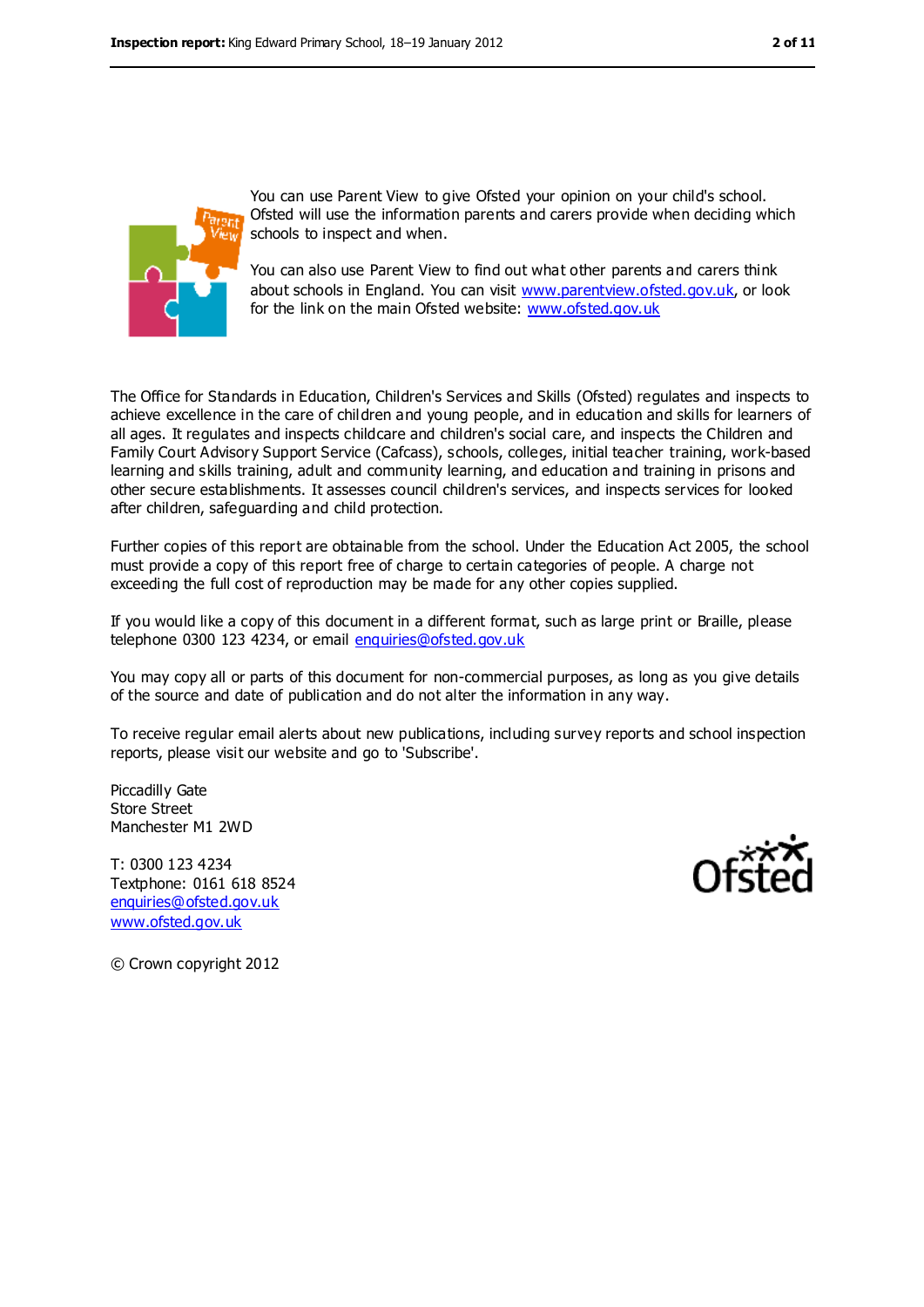# **Introduction**

Inspection team

Irene Cochrane Janice Stephenson Derek Sleightholme **Additional** inspector

Additional inspector Additional inspector

This inspection was carried out with two days notice. Inspectors observed 18 lessons taught by 14 teachers. In addition, inspectors held discussions with pupils, members of the governing body, staff and the school's designated school development partner. Inspectors observed the school's work and scrutinised a range of documentation, including the school's information records relating to pupils' achievement, leadership and management information, monitoring and evaluation evidence and information relating to safeguarding practices. They also observed a range of intervention activities, talked with different groups of pupils about their learning and scrutinised in detail the work in pupils' books. Inspectors took account of the questionnaires returned by 130 parents and carers, 107 pupils and 27 staff. Inspectors took account of the responses to the on-line questionnaire (Parent View) in planning the inspection.

# **Information about the school**

This is a much larger than average-sized primary school. The proportion of pupils known to be eligible for free school meals is below average and most pupils are of White British heritage. The percentage of pupils with special educational needs is below average. There are no pupils identified as disabled. The school meets the current floor standard. There is extended provision, managed by the governing body, including a breakfast club, an afterschool club and wrap-around care for nursery children. Since the previous inspection, the school has experienced a number of staffing changes and reorganisation. The current headteacher has been in post for four terms and two assistant headteachers have been recently appointed.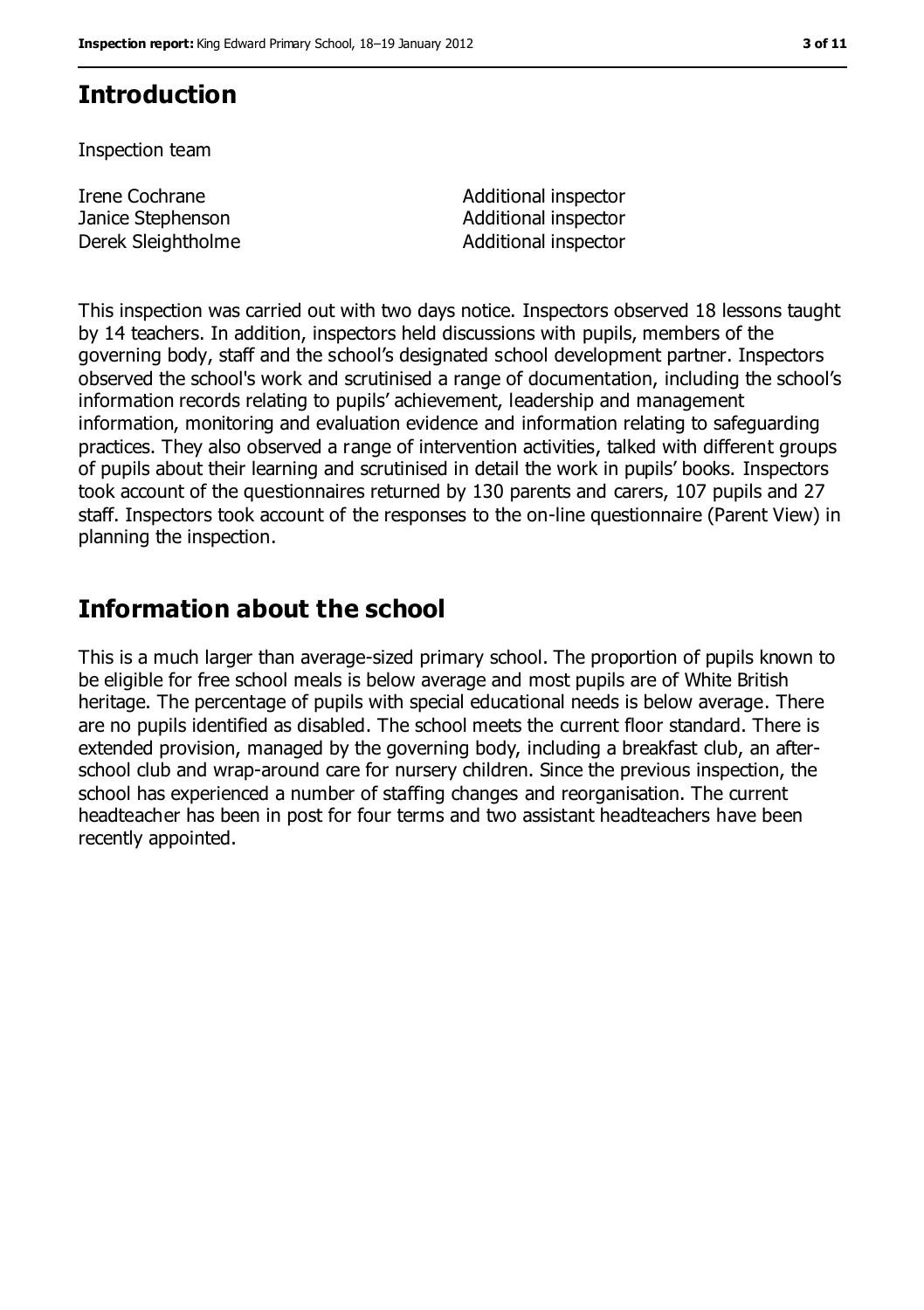**Inspection grades: 1 is outstanding, 2 is good, 3 is satisfactory and 4 is inadequat e** Please turn to the glossary for a description of the grades and inspection terms

# **Inspection judgements**

| <b>Overall Effectiveness</b> |  |
|------------------------------|--|
|------------------------------|--|

| <b>Achievement of pupils</b>          |  |
|---------------------------------------|--|
| <b>Quality of teaching</b>            |  |
| <b>Behaviour and safety of pupils</b> |  |
| <b>Leadership and management</b>      |  |

## **Key Findings**

- King Edward Primary school is a satisfactory and rapidly improving school. Under the determined and sharply focused leadership of the relatively recently appointed headteacher, pupils enjoy their experiences in a safe, happy and nurturing environment. Parents and carers who responded to the questionnaire are overwhelmingly supportive of the school.
- **Pupils'** achievement is satisfactory. From starting points which are broadly in line with those expected for their age, pupils' attainment is broadly average in English and mathematics by the end of Year 6. An increasing proportion of pupils, as observed in Year 6, are reaching higher attainment. This represents satisfactory and improving progress overall. Children in the Early Years Foundation Stage make a satisfactory start to their education. Progress accelerates in Key Stage 2, particularly in Year 6, as a result of well focused activities, high expectations and a brisk pace of learning.
- The quality of teaching is satisfactory overall and swiftly improving, with an increasing proportion of good teaching, particularly in upper Key Stage 2. However, there is some variation across classes and subjects. In the best lessons, teachers assess pupils' work regularly to check on their progress. However, the use of the assessment systems is not used as well by all teachers to set work that is appropriately matched to pupils' different abilities in order to ensure they quickly move on to the next level.
- Pupils' behaviour is good and their positive attitudes contribute effectively to their learning. They are clear about what is acceptable and show respect towards each other in and around school. Arrangements for safeguarding are robust. Pupils have a good understanding of how to keep themselves safe in various situations, including when using the internet.
- Leadership and management are good. The new headteacher is building an effective team of senior leaders who share her vision to improve the school, involving staff at all levels. Over the last year, systems to accurately assess and monitor pupils' progress have sharpened and they now enable the school to identify quickly those pupils or groups of pupils who are in need of additional help or challenge.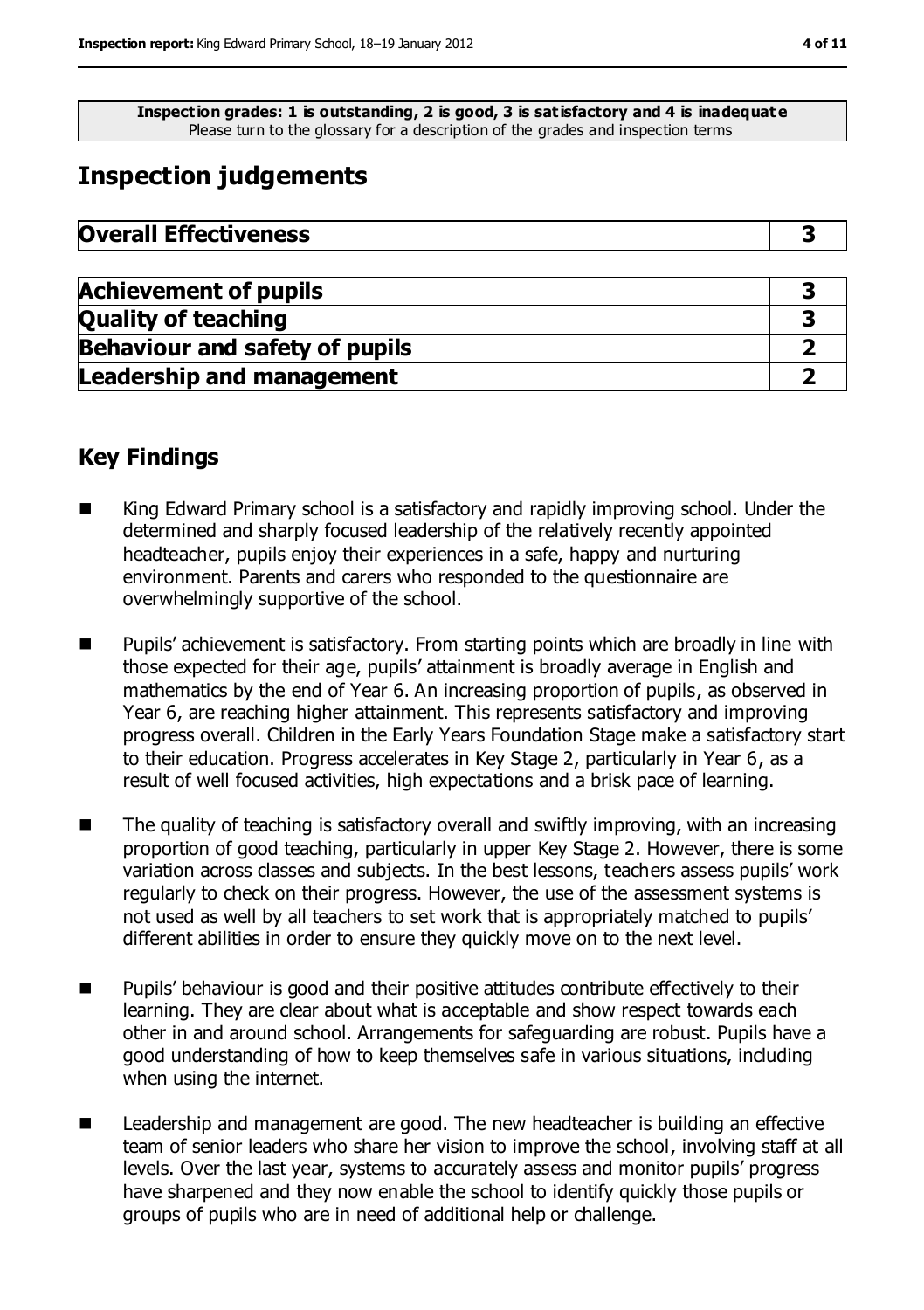Schools whose overall effectiveness is judged satisfactory may receive a monitoring visit by an Ofsted inspector before their next section 5 inspection.

# **What does the school need to do to improve further?**

- To raise achievement in writing and mathematics, particularly in Years 1 and 2, by:
	- ensuring pupils have more opportunities to improve their literacy skills in extended pieces of writing
	- ensuring pupils better use their mathematical skills in problem-solving activities.
- Improve the quality of teaching so that it is consistently good or better by:
	- ensuring existing assessment systems are used effectively by all teachers to provide accurate, well matched and challenging work for all groups of pupils
	- reducing the amount of time that teachers talk in lessons by ensuring that pupils have rich opportunities to discuss and share their learning
	- ensuring pupils have more opportunities to respond to the suggestions made to improve their work.

# **Main Report**

#### **Achievement of pupils**

Pupils' attainment is average and achievement is satisfactory and improving throughout the school. The vast majority of parents and carers who expressed their views of the school feel that their children make good progress. Inspection evidence supports the view that pupils are making at least satisfactory and increasingly good progress, particularly in Year 6, as a result of improved teaching and more rigorous assessment and monitoring systems to accurately assess pupils' attainment. More-able pupils are now making better progress by Year 6 and lower-ability pupils and those with special educational needs are making satisfactory and improving progress through a structured programme of intervention strategies and small group work. Steps taken to accelerate younger children's development of reading through structured learning of letters and sounds are having a positive impact. This is built upon steadily in Years 1 and 2 and consequently, pupils develop broadly average reading skills at the end of Key Stage 1. The school's positive approach to the teaching of reading was observed during inspection when listening to a lower ability group of pupils read in Year 1. Pupils were keen to share their books and demonstrated resilience, enjoyment and effective word building strategies when reading, and subsequently did not want the session to end.

By the time pupils leave Key Stage 2, their attainment in reading is average and improving, because the school provides a rich reading culture and a range of effective intervention strategies to address pupils at risk of underachievement. Pupils in Year 6 have very positive attitudes to reading and a good knowledge of authors and decoding strategies. Current actions by leaders continue to improve the accuracy of assessment and pupils' progress, but this is less well embedded in Key Stage 1 and the Early Years Foundation Stage.

Children join the Nursery with skills that are mainly as expected for their age and enter Reception Year with broadly expected attainment. They settle well because relationships are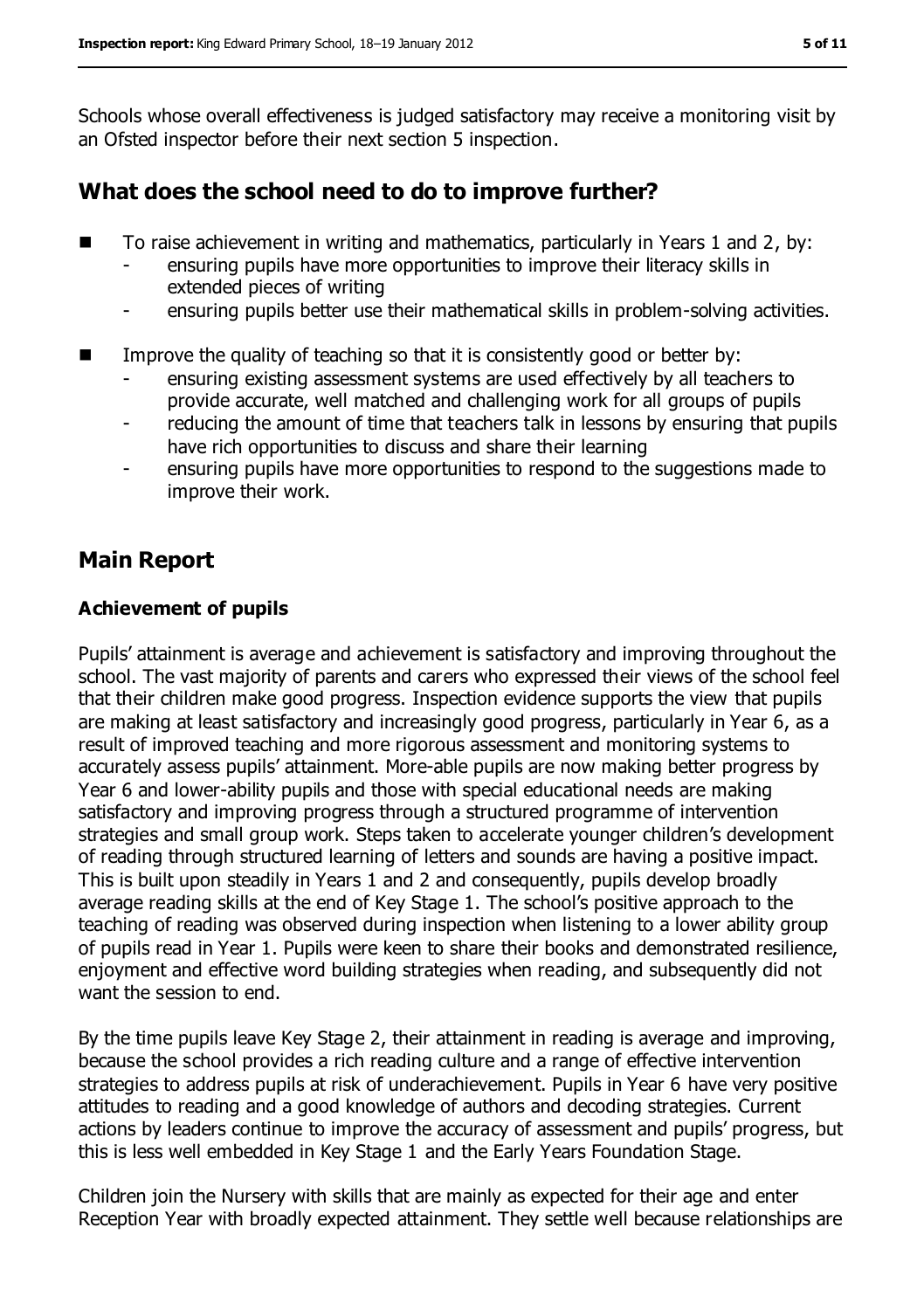strong and the school provides a wide range of interesting and enjoyable activities from which the children can choose. Children's behaviour and personal skills are good. Provision outdoors is strongest in the Nursery where children can independently access this throughout the day. Recently introduced assessment systems are used regularly and are developing well, however, the school is aware of the need to refine progress measures more accurately in the Nursery and in the Reception classes.

### **Quality of teaching**

The quality of teaching is improving rapidly through the more rigorous monitoring and tracking of pupils' progress. It is always at least satisfactory and the proportion of good teaching has increased, particularly in Key Stage 2. Some pockets of ineffective teaching have been eliminated and teaching is leading to at least satisfactory or better progress in the majority of lessons. In the best lessons observed, teachers had high expectations and engaged pupils through interesting well matched activities. Verbal feedback was used effectively to give improvement points and timescales set for work to be completed. Although marking and feedback of pupils' work has improved, some inconsistencies remain and pupils do not always have the opportunity to respond to the suggestions made to improve their work further. In less effective lessons, teachers talk for too long and as a result, the pace of learning slows. The use of improved and agreed assessment systems are not consistently used to provide challenging well matched activities across school. Although the quality of teaching has improved in Key Stage 1, there are still too few opportunities provided for pupils to develop their extended writing and to use their mathematical skills in problem-solving activities. The overall good curriculum has an increasingly sharper focus on basic skills and themes which pupils enjoy. In most lessons, teachers are creative in their planning of an imaginative curriculum and the opportunity for pupils to apply their skills in meaningful contexts. This was observed in a literacy lesson in a Reception class when children readily attempted to write their own sentence to go inside a fortune cookie and later, enthusiastically took part in a Chinese lion dance outdoors.

Almost all parents and carers who responded to the inspection questionnaire considered that their children are well taught. Several comments were very positive about the dedication of the staff. Despite acknowledging that there is some good teaching and that it is improving, inspectors judge that overall, the quality is currently satisfactory.

Teachers effectively promote pupils' spiritual, moral, social and cultural development. Pupils' positive attitudes to staff and willingness to learn collaboratively are strengths in their approach to a diverse society. During lessons, pupils are provided with many opportunities to reflect on their learning and the wider world.

#### **Behaviour and safety of pupils**

Well established routines for behaviour and safety are firmly embedded across the school, including the high quality pastoral care and support provided through the wrap-around care for nursery children and extended provision. As a result, pupils have a clear sense of what is right and wrong and show respect towards each other and their school surroundings. They understand the school rules and take responsibility for their actions. The school has clear anti-bullying initiatives which pupils understand and the importance of dealing with any issues readily, should they arise. The responses of parents and carers in the questionnaires were overwhelmingly positive; they indicated that behaviour is good and that their children feel safe.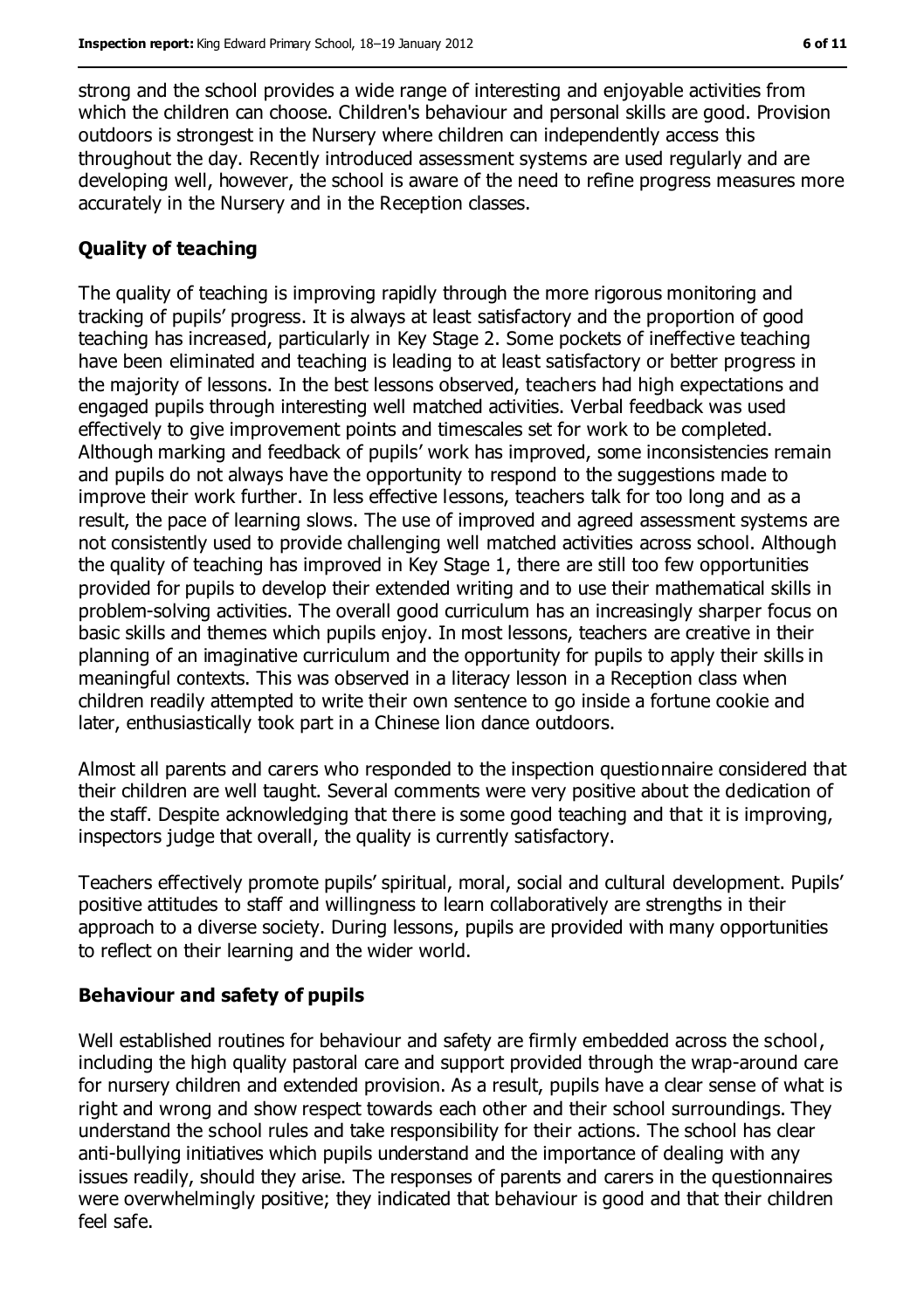Inspection evidence supports this view. Parents and carers are very positive and appreciative of the extended provision and wrap-around care the school provides, where relationships are very good and a warm and welcoming environment is provided. Typically good behaviour contributes to the effective climate for learning and that is evident in almost all lessons, and is sometimes exemplary, as observed in Year 6. In a few lessons, behaviour is only satisfactory because pupils become disengaged as a result of teachers talking for too long. Pupils are polite and considerate and say that they know who to go to should they need help.

The school's arrangements for safeguarding ensure that pupils feel safe, which is a view that is held by all staff. Pupils acknowledge the recent significant improvements to the school site to enhance security. They have a good understanding of how to keep themselves safe, including issues, around cyber-bullying. Attendance is consistently above average and pupils are punctual in arriving to their lessons. Exclusions and racist incidents are rare.

#### **Leadership and management**

The headteacher provides the school with strong and effective leadership. She is increasingly ably assisted by other managers and has the full confidence of staff, parents and carers. Since her appointment, she has produced a clear agenda to focus on accurate assessment of pupils' work, improving the quality of teaching and raising attainment. The rigorous monitoring of lessons is improving their quality and raising expectations of teachers. Inspectors found that pupils' progress is accelerating and attainment across the school is rising. The governing body knows the school very well through its first-hand experiences and strong links with the community. It challenges and holds the school to account in positive ways sharing the ambition for continued school improvement, including vigilant steps taken to improve the safeguarding of pupils. The school's capacity for sustained improvement is good because the systems to monitor and evaluate its work are accurate and strategies to tackle any weaknesses have been implemented to good effect.

The recently reviewed broad and varied curriculum takes account of pupils' needs and interests, with a clear focus on progressively improving basic skills. Pupils say they enjoy the wide range of visits and visitors to the school because it makes their learning more interesting. The effective use of partnership working enhances those learning opportunities that develop pupils' imagination and experiences, for example through visits to the City Learning Centre, and to develop pupils' skills in information and communication technology. A themed approach to curriculum planning provides many opportunities for pupils to enhance their spiritual, moral social and cultural development, for instance, Culture Days.

The school's work to promote equality of opportunity is good. Personalised programmes are effectively devised for pupils that need them. For example, reading recovery sessions and the reading partners initiative are highly successful in accelerating the rate of pupils' progress.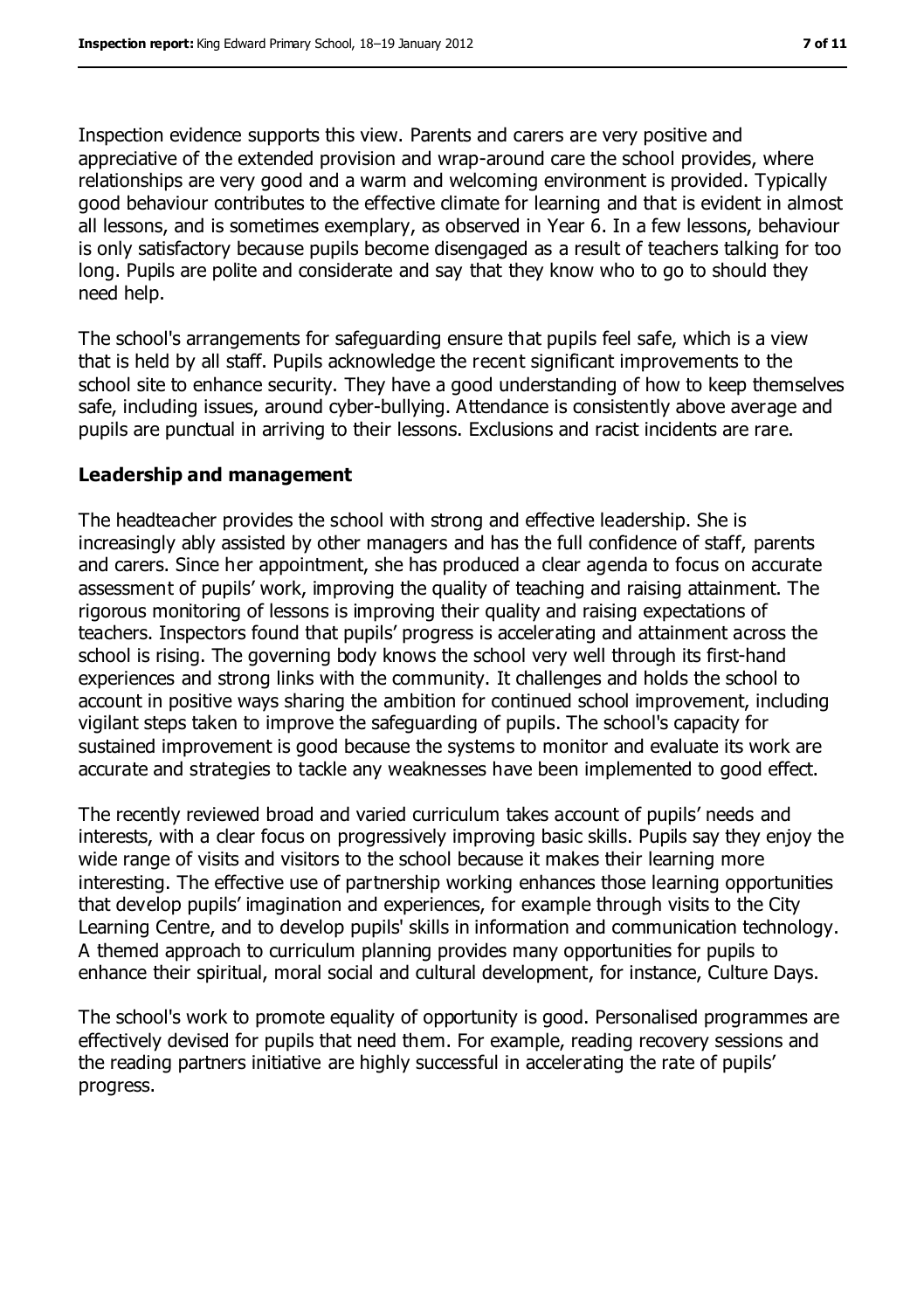# **Glossary**

# **What inspection judgements mean**

| Grade   | <b>Judgement</b> | <b>Description</b>                                                                                                                                                                                                            |
|---------|------------------|-------------------------------------------------------------------------------------------------------------------------------------------------------------------------------------------------------------------------------|
| Grade 1 | Outstanding      | These features are highly effective. An outstanding school<br>provides exceptionally well for all its pupils' needs.                                                                                                          |
| Grade 2 | Good             | These are very positive features of a school. A school that is<br>good is serving its pupils well.                                                                                                                            |
| Grade 3 | Satisfactory     | These features are of reasonable quality. A satisfactory school<br>is providing adequately for its pupils.                                                                                                                    |
| Grade 4 | Inadequate       | These features are not of an acceptable standard. An<br>inadequate school needs to make significant improvement in<br>order to meet the needs of its pupils. Ofsted inspectors will<br>make further visits until it improves. |

# **Overall effectiveness of schools**

|                       | Overall effectiveness judgement (percentage of schools) |      |                     |                   |
|-----------------------|---------------------------------------------------------|------|---------------------|-------------------|
| <b>Type of school</b> | <b>Outstanding</b>                                      | Good | <b>Satisfactory</b> | <b>Inadequate</b> |
| Nursery schools       | 46                                                      | 46   |                     |                   |
| Primary schools       |                                                         | 47   | 40                  |                   |
| Secondary schools     | 14                                                      | 38   | 40                  |                   |
| Special schools       | 28                                                      | 48   | 20                  |                   |
| Pupil referral units  | 15                                                      | 50   | 29                  |                   |
| All schools           |                                                         | 46   | 38                  |                   |

New school inspection arrangements have been introduced from 1 January 2012. This means that inspectors make judgements that were not made previously.

The data in the table above are for the period 1 September 2010 to 31 August 2011 and represent judgements that were made under the school inspection arrangements that were introduced on 1 September 2009. These data are consistent with the latest published official statistics about maintained school inspection outcomes (see [www.ofsted.gov.uk\)](../AppData/Local/Microsoft/Windows/Temporary%20Internet%20Files/Low/Content.IE5/URGMDZHT/www.ofsted.gov.uk).

The sample of schools inspected during 2010/11 was not representative of all schools nationally, as weaker schools are inspected more frequently than good or outstanding schools.

Primary schools include primary academy converters. Secondary schools include secondary academy converters, sponsor-led academies and city technology colleges. Special schools include special academy converters and non-maintained special schools.

Percentages are rounded and do not always add exactly to 100.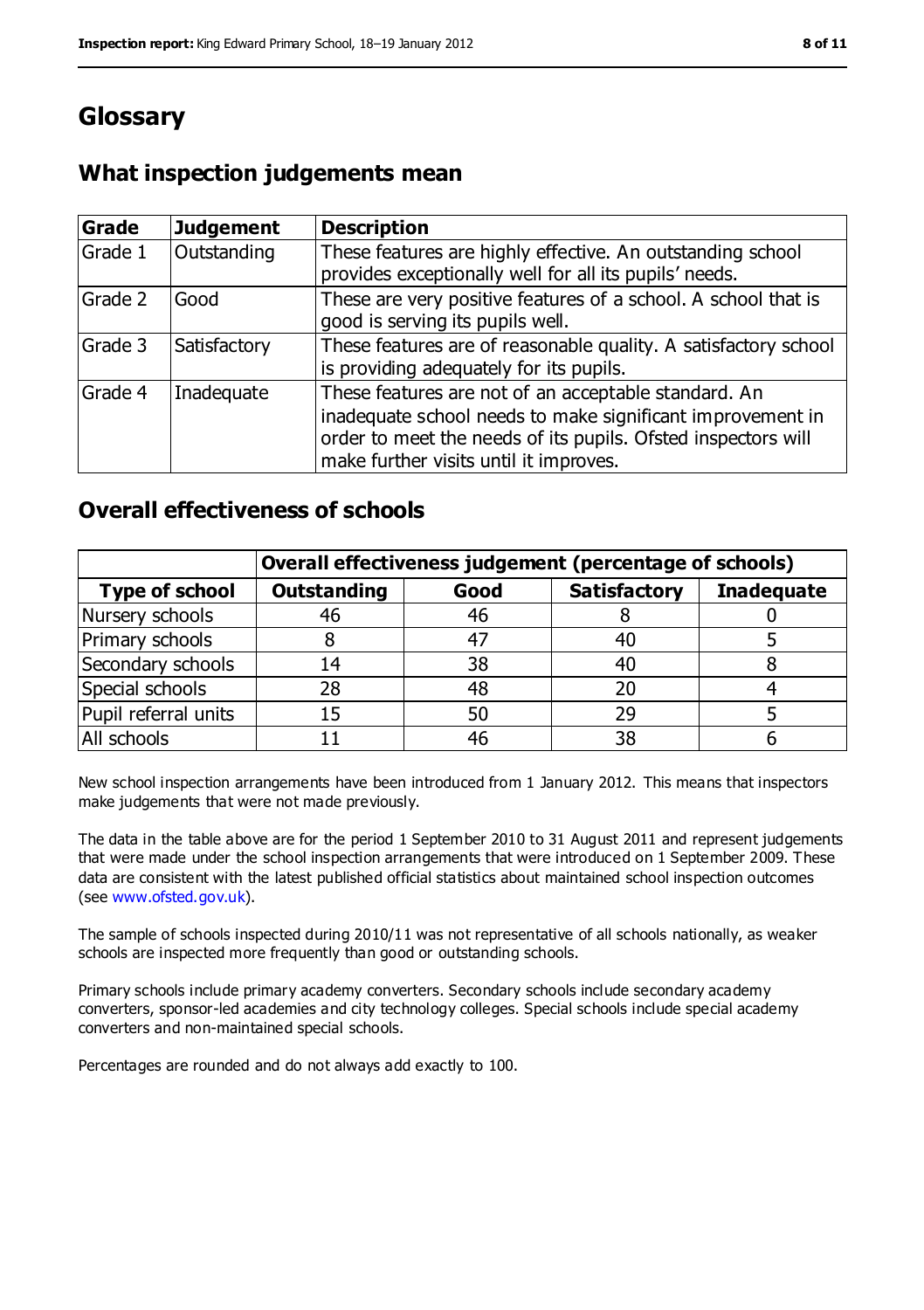# **Common terminology used by inspectors**

| Achievement:                  | the progress and success of a pupil in their learning and<br>development taking account of their attainment.                                                                                                           |
|-------------------------------|------------------------------------------------------------------------------------------------------------------------------------------------------------------------------------------------------------------------|
| Attainment:                   | the standard of the pupils' work shown by test and<br>examination results and in lessons.                                                                                                                              |
| <b>Behaviour</b>              | how well pupils behave in lessons, with emphasis on their<br>attitude to learning. Pupils' punctuality to lessons and their<br>conduct around the school.                                                              |
| Capacity to improve:          | the proven ability of the school to continue improving based<br>on its self-evaluation and what the school has accomplished<br>so far and on the quality of its systems to maintain<br>improvement.                    |
| Leadership and<br>management: | the contribution of all the staff with responsibilities, not just<br>the governors and headteacher, to identifying priorities,<br>directing and motivating staff and running the school.                               |
| Learning:                     | how well pupils acquire knowledge, develop their<br>understanding, learn and practise skills and are developing<br>their competence as learners.                                                                       |
| Overall effectiveness:        | inspectors form a judgement on a school's overall<br>effectiveness based on the findings from their inspection of<br>the school.                                                                                       |
| Progress:                     | the rate at which pupils are learning in lessons and over<br>longer periods of time. It is often measured by comparing<br>the pupils' attainment at the end of a key stage with their<br>attainment when they started. |
| Safety                        | how safe pupils are in school, including in lessons; and their<br>understanding of risks. Pupils' freedom from bullying and<br>harassment. How well the school promotes safety, for<br>example e-learning.             |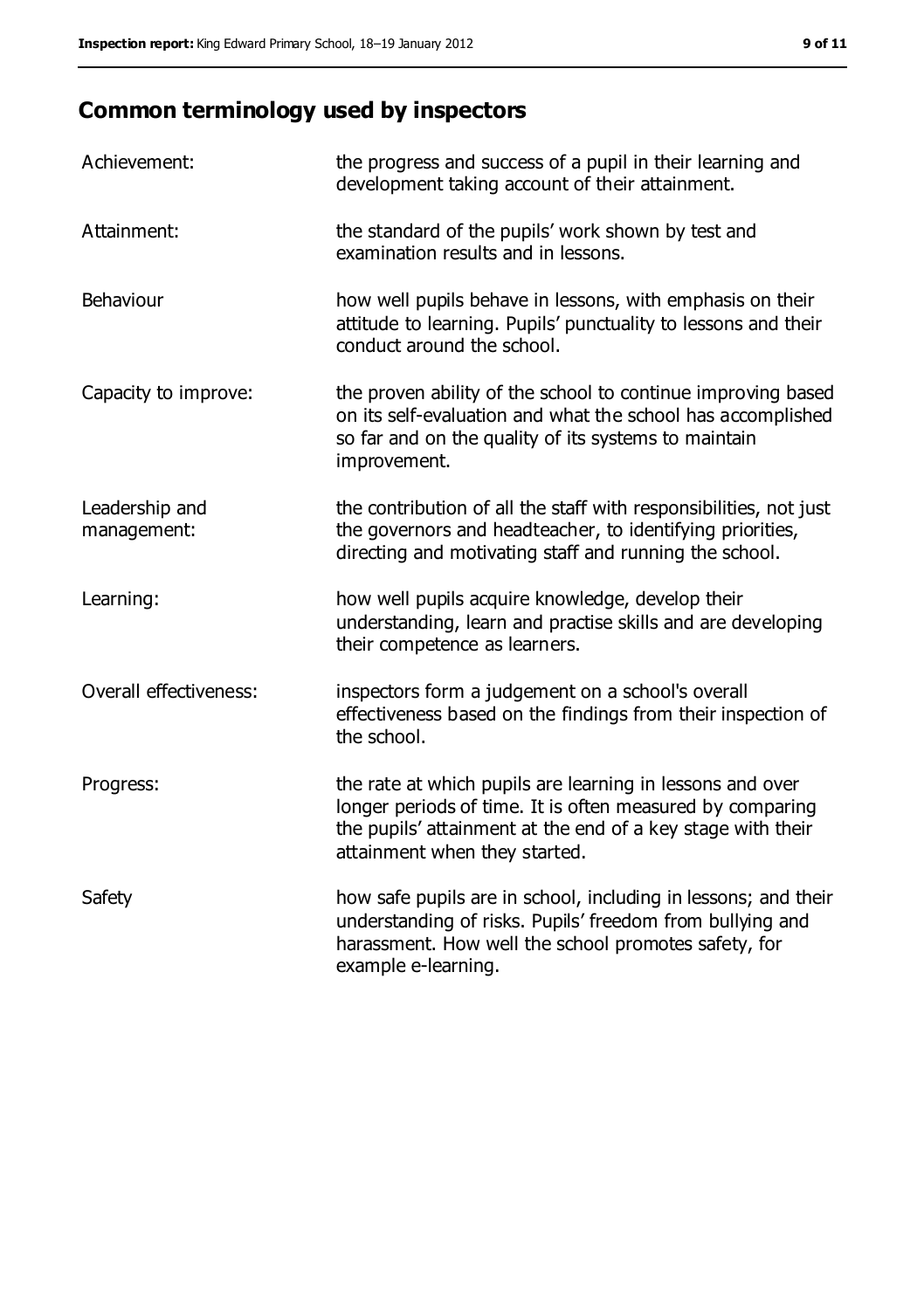#### **This letter is provided for the school, parents and carers to share with their children. It describes Ofsted's main findings from the inspection of their school.**



20 January 2012

Dear Pupils

#### **Inspection of King Edward Primary School, North Shields, NE30 2BD**

Thank you for making us so welcome when we came to inspect your school recently. A particular thank you goes to those of you who filled in the questionnaires or met with us to talk about your school. We were impressed by your behaviour and attendance and were pleased to know that you enjoy coming to school.

We found that King Edward Primary School provides you with a satisfactory and rapidly improving quality of education. Your headteacher has done a good job since she arrived. Your work is monitored and assessed regularly to check you are making the best progress you can and your targets are helping you to get to the next level in your work. You told us that you feel safe and that the school is a happy place to be.

Your school can still improve further and we have asked the governing body, headteacher and staff to make some changes to enable you to learn more quickly. We have asked that more opportunities are given in Years 1 and 2 to write for longer periods of time and to have more time to use your mathematical skills when you are solving problems. Your teachers need to check that all your work is well matched to help you to move onto the next level and that you do not have to sit for too long listening to instructions. Finally, your teachers need to make sure that you get time to respond to improvement points they write in your books.

You can all play your part by continuing to work as hard as you can and coming to school regularly.

Yours sincerely

Irene Cochrane Lead inspector